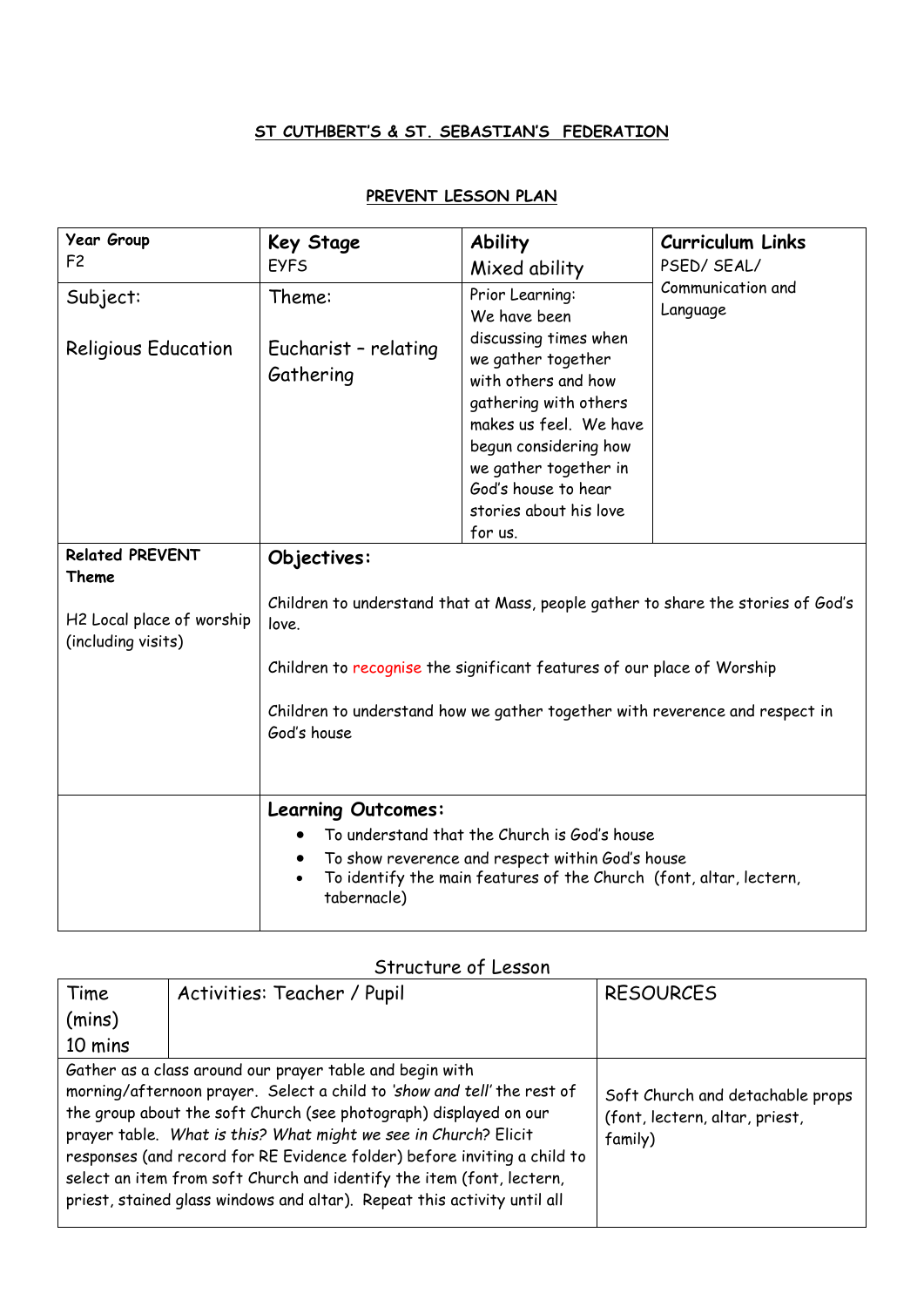| items have been selected and identified.                                                                                                                                                                                                                                                                                                        |  |
|-------------------------------------------------------------------------------------------------------------------------------------------------------------------------------------------------------------------------------------------------------------------------------------------------------------------------------------------------|--|
| Explain to the children that today we will be visiting our local Church.<br>Discuss how we will walk to Church and how we will behave in Church.<br>Why it is important to be quiet and respectful in church? Whose house<br>is it? Emphasise the importance of reverence and respect and that it<br>must be shown at all times in God's house. |  |

| Time<br>(mins)<br>30                                                                                                                                                                                                                                                                                                                                                                                                                                                                        | Activities: Teacher / Pupil | <b>RESOURCES</b> |
|---------------------------------------------------------------------------------------------------------------------------------------------------------------------------------------------------------------------------------------------------------------------------------------------------------------------------------------------------------------------------------------------------------------------------------------------------------------------------------------------|-----------------------------|------------------|
| The children are to be greeted by the priest at the entrance of our<br>Church (as arranged). Father will give the children a guided 'tour' of<br>our wonderful Church identifying and discussing the main features and<br>their respective significance. For example, the Font that holds the Holy<br>Water is used to welcome people into God's family during Baptism; the<br>Lectern is the stand on which the priest rests the bible as he reads all<br>about the stories of God's love. |                             |                  |
| Following our guided 'tour', the children will be provided with 5-10<br>minutes to respectfully explore (in small adult led groups) the<br>wonderful areas within our Church before gathering to thank our priest<br>and walk back to school.                                                                                                                                                                                                                                               |                             |                  |

| Time                                                                    | Activities: Teacher / Pupil                                       | <b>RESOURCES</b>            |
|-------------------------------------------------------------------------|-------------------------------------------------------------------|-----------------------------|
| (mins)                                                                  |                                                                   |                             |
| 10 minutes                                                              |                                                                   |                             |
| Plenary                                                                 |                                                                   |                             |
| Children to gather in front of our prayer table in class and talk about |                                                                   | Prayer table                |
| their experience of visiting our local Church. As a group we will sing  |                                                                   |                             |
|                                                                         | the song from John Burland's Early Years CD 2 number 14 We Gather | John Burland Early Years CD |
| Together                                                                |                                                                   |                             |
|                                                                         |                                                                   |                             |
|                                                                         |                                                                   |                             |
|                                                                         |                                                                   |                             |
|                                                                         |                                                                   |                             |
|                                                                         |                                                                   |                             |

| ASSESSMENT | FURTHER ACTIVITIES | WEB SITES |
|------------|--------------------|-----------|
|            |                    |           |